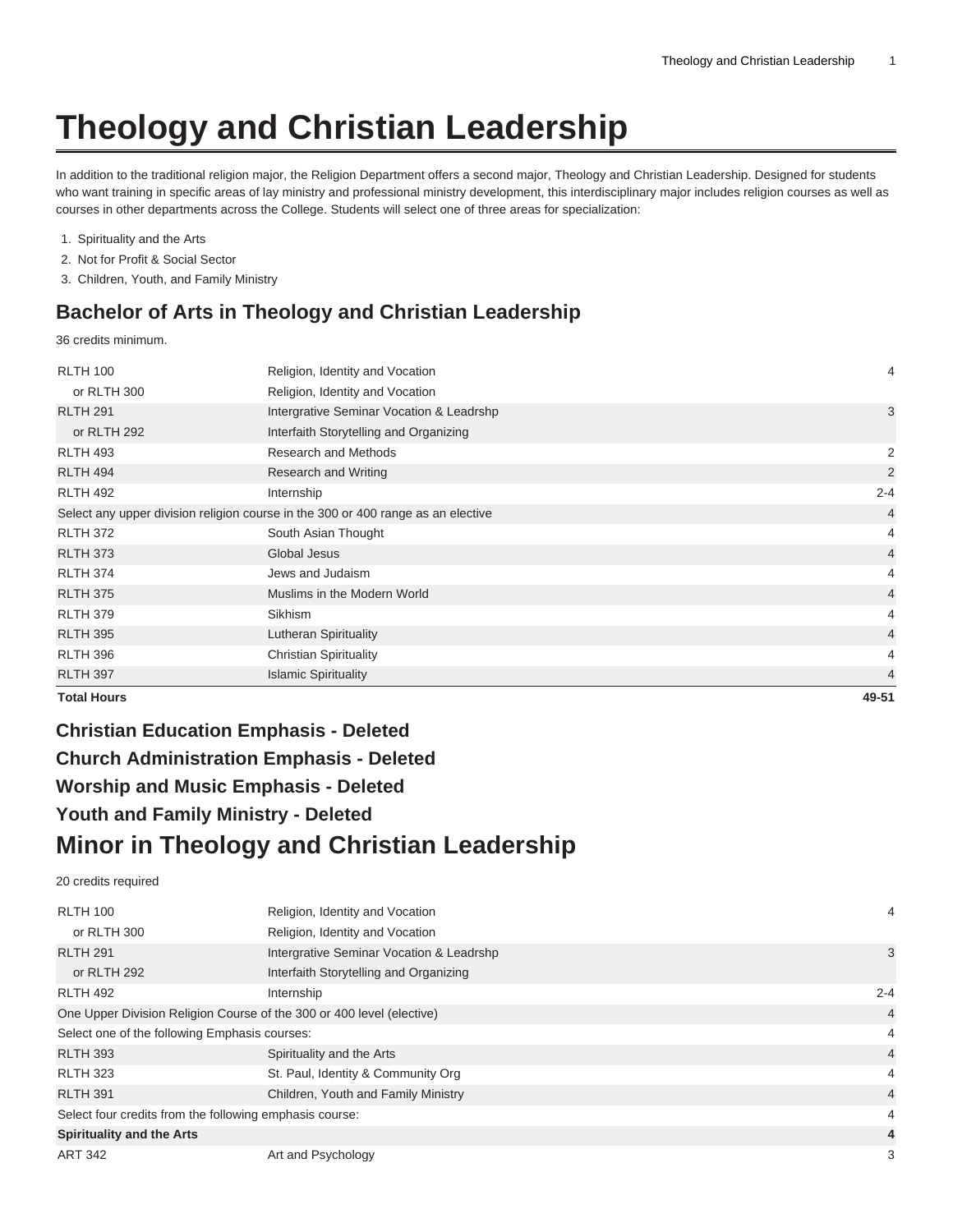| <b>ART 414</b>                            | Philosophy of Art                              | 4                         |
|-------------------------------------------|------------------------------------------------|---------------------------|
| <b>ART 341</b>                            | Visual Arts in Education                       | 3                         |
| <b>MUS 301</b>                            | History and Literature of Music                | 3                         |
| or MUS 302                                | History and Literature of Music                |                           |
| <b>MUS 312</b>                            | Alexander Technique                            | $1 - 2$                   |
| <b>MUS 439</b>                            | <b>Creating Music</b>                          | $\ensuremath{\mathsf{3}}$ |
| <b>ENGL 302</b>                           | Creative Writing: Fiction                      | $\overline{4}$            |
| <b>ENGL 303</b>                           | Creative Writing: Poetry,                      | 4,                        |
| <b>ENGL 304</b>                           | Creative Writing: Creative Nonfiction          | $\overline{4}$            |
| <b>ENGL 305</b>                           | Playwriting,                                   | 4,                        |
| TA 335                                    | Movement for the Stage                         | $\overline{c}$            |
| <b>TA 337</b>                             | Dance for Music Theatre                        | $\mathbf 2$               |
| <b>Not for Profit and Social Sector</b>   |                                                |                           |
| <b>BUS 251</b>                            | Principles of Accounting                       | 4                         |
| <b>BUS 301</b>                            | <b>Communication for Managers</b>              | 4                         |
| or COMM 306                               | <b>Business and Professional Communication</b> |                           |
| <b>BUS 342</b>                            | Marketing Research/Consumer Behavior           | $\overline{4}$            |
| or BUS 375                                | Principles of Marketing                        |                           |
| or BUS 445                                |                                                |                           |
| <b>BUS 361</b>                            | Human Resource Management                      | 4                         |
| or BUS 367                                | Behavior in Organizations                      |                           |
| or BUS 449                                | Managerial Leadership: Core Competencies       |                           |
| or COMM 335                               | Interpersonal Communication                    |                           |
| <b>BUS 381</b>                            | Info Systems & Organization Design             | 4                         |
| or COMM 348                               | Website Design and Publishing                  |                           |
| <b>BUS 422</b>                            | Non-Profit Leadership                          | 4                         |
| <b>BUS 501</b>                            | Introduction to Financial Planning             | 3                         |
| <b>COMM 335</b>                           | Interpersonal Communication                    |                           |
| <b>Children Youth and Family Ministry</b> |                                                | 4                         |
| <b>COMM 348</b>                           | Website Design and Publishing                  | 4                         |
| <b>CRIM 340</b>                           | Violence & Victimization                       | $\overline{\mathcal{L}}$  |
| <b>CRIM 350</b>                           | Juvenile Delinquency                           | 4                         |
| <b>PSYC 304</b>                           | Child and Adolescent Development               | $\overline{\mathcal{L}}$  |
| <b>PSYC 305</b>                           | Adult Development and Aging                    | 4                         |
| <b>PSYC 325</b>                           | Theories of Personality                        | $\overline{\mathcal{L}}$  |
| <b>SOC 300</b>                            | Sexuality and Society                          | 4                         |
| <b>SOC 320</b>                            | <b>Religion and Culture</b>                    | $\overline{\mathcal{L}}$  |
| <b>SOC 370</b>                            | Deviance in U.S. Society                       | 4                         |
| <b>TA 440</b>                             | Creative Dramatics for Children & Youth        | 3                         |
| <b>Total Hours</b>                        |                                                | 144-139                   |

# **Courses**

# **Lower Division**

## **RLTH 100. Religion, Identity and Vocation. (4).**

This course introduces the study of religion. It pursues questions concerning the history, meaning, and interpretation of religious texts and action, and the broader contexts in which religion evolves. In additional to selective focus on the Christian tradition, this course considers core values of Lutheran higher education such as pluralism, interfaith cooperation, and sustainability. Additional religious traditions may be included.

## **RLTH 291. Intergrative Seminar Vocation & Leadrshp. (3).**

Through reading, group discussion, community engagement, and personal reflection, this course equips students to situate their own vocations and leadership styles in the context of communities to which they belong. Prerequisite: Permission of the Instructor.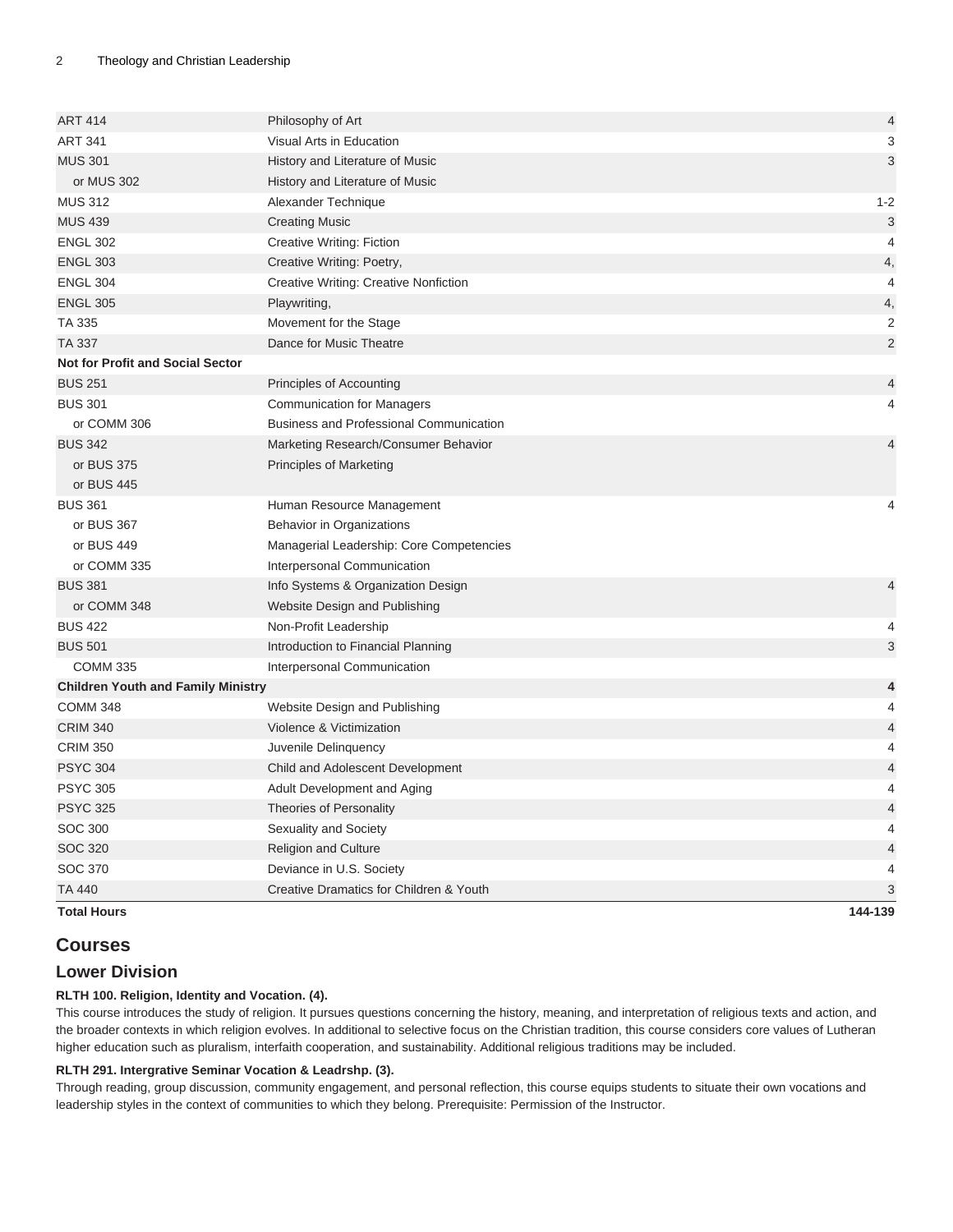#### **RLTH 292. Interfaith Storytelling and Organizing. (2).**

## **Upper Division**

#### **RLTH 300. Religion, Identity and Vocation. (4).**

This course introduces the study of religion.It pursues questions concerning the history, meaning and intrepretation of religious texts and action, and the broader contexts in which religion evolves. In addition to selective focus on the Christian tradition, this course considers core values of Lutheran higher education such as pluralism, interfaith cooperation and sustainability. Additional religious traditions may be included. This course satisfied the Speaking Intensive Core requirement and the RTHL 100 core requirement. It is recommended for transfer students of junior and senior status who have not taken RTHL 100.

#### **RLTH 315. Classical Hebrew Lang/Lit I. (4).**

This course is the first of a two-semster sequence of study leading to a reading knowledge of the Hebrew Bible/Old Testament and onther ancient Hebrew texts. Basic Hebrew grammar and vocabulary are studies in conjunction with questons of the literary, religious, and linguistic culture of ancient Israel and early Judaism.

#### **RLTH 316. Classical Hebrew Lang/Lit II. (4).**

This course is the second of a two-semester sequence of study leading to a reading knowledge of the Hebrew Bible/Old Testament and other ancient Hebrew texts. Basic Hebrew grammar and vocabulary are studies in conjenction with questins of the literary, religious, and linguistic culture of ancient Israel and early Judaism. (Cross listed with Hebrew 316; this cuorse fulfills the Core 21 Language Requirement).

#### **RLTH 317. Introduction to Biblical Greek I. (4).**

A beginning study of biblical Greek that builds a foundation in the essentials of grammar, vocabulary, and translation. Includes readings in Mark and Philippians, as well as (in the second semester) discussion of theological implications.

#### **RLTH 318. Introduction to Biblical Greek II. (4).**

A beginning study of biblical Greek that builds a foundation in the essentials of grammar, vocabulary, and translation. Includes readings in Mark and Philippians, as well as (in the second semester) discussion of theological implications.

#### **RLTH 320. Bible in the Ancient World. (4).**

This course surveys biblical writings and examines them in their ancient social, political, and cultural contexts. Students learn comparative methods of literary and historical intrepretation with special attention to how reconstructions of the ancient world affect our understanding of these writings. The selection of biblical writings will depend on the instructor.

#### **RLTH 321. The Bible and the Contemporary World. (4).**

The Bible is an enduring expression of the Jewish and Christian faiths. It is put to myriad uses and read in a fascinating variety of ways in many different contexts. This course explores the Bible in comtemporary history, interpretation, social and political life, theology, and the arts, paying special attention to both its materiality/inconicity and the way its themes are engaged by communities around the world.

#### **RLTH 323. St. Paul, Identity & Community Org. (4).**

The Apostle Paul wrote letters that have influenced how people live in community for almost 2000 years. This course examines how Paul argues, encourages, negotiates, and embodies ways of bringing diverse people together in one community. Students then consider Paul's strategies in light of comtemporary identities that often divide us today (race, gender, religion, social status, education, and privilege) in order to analyze Paul's proposed solutions and to explore how communities today might navigate identity politics and community unity. This course imcorporates site visits and/or service learning assignments.

#### **RLTH 328. Exploring the Qur'an. (4).**

This course will expose students to the historical context of the Qur'an and the ways in which Muslims and non-Muslims interpret and inteface with the Qur'an. Student will read selections of the Qur'an and interpretations in addition to learning the role of the Qur'an in the lives of Muslims.

#### **RLTH 331. Topics Medival/Early Modern Christianity. (4).**

A survey of the emergence, growth, and development of the Christian movement from the time of the apostles to the disintegration of the Roman Empire in the West and to the fall of Constantinople in the East. This course will focus on Christianity as actually experienced and practiced by its earlier adherents in the multinational context of empire, and will look at textual, artistic, and material sources of evidence to gain a sense of the Christian past.

#### **RLTH 332. Luther and the 16th Century Reformations. (4).**

A survey of the development of Christianity in the post-Roman West, focusing on the rise of papacy, the development of distinctive Western Christian practices and doctrines, and the important role of the church in shaping European society. Special attention will be given to ways the medieval church handled difference and dissent, and to the reform movements of the later Middle Ages and the Protestant and Catholic reformations they brought about.

#### **RLTH 334. The American Religious Experience. (4).**

The course traces the historical role(s) of religion in the United States of America from Native American religious traditions, through the dominance of Christianity in its multiple expressions, to the modern-day reality of pluralism. Themes include but are not limited to the relationship between religion and politics; the importance of the U.S. as a land of (religious) opportunity; religion and money; pluralism as a religious idea and/or challenge; and social frameworks such as class, sports, gender and sexuality. Offered every fall.

#### **RLTH 344. God in Christian Thought. (4).**

An examination of traditional and contemporary Christian understandings of God, including the person and attributes of God, God's creative work, the divine-human relationship, sin, and the traditional problem of evil.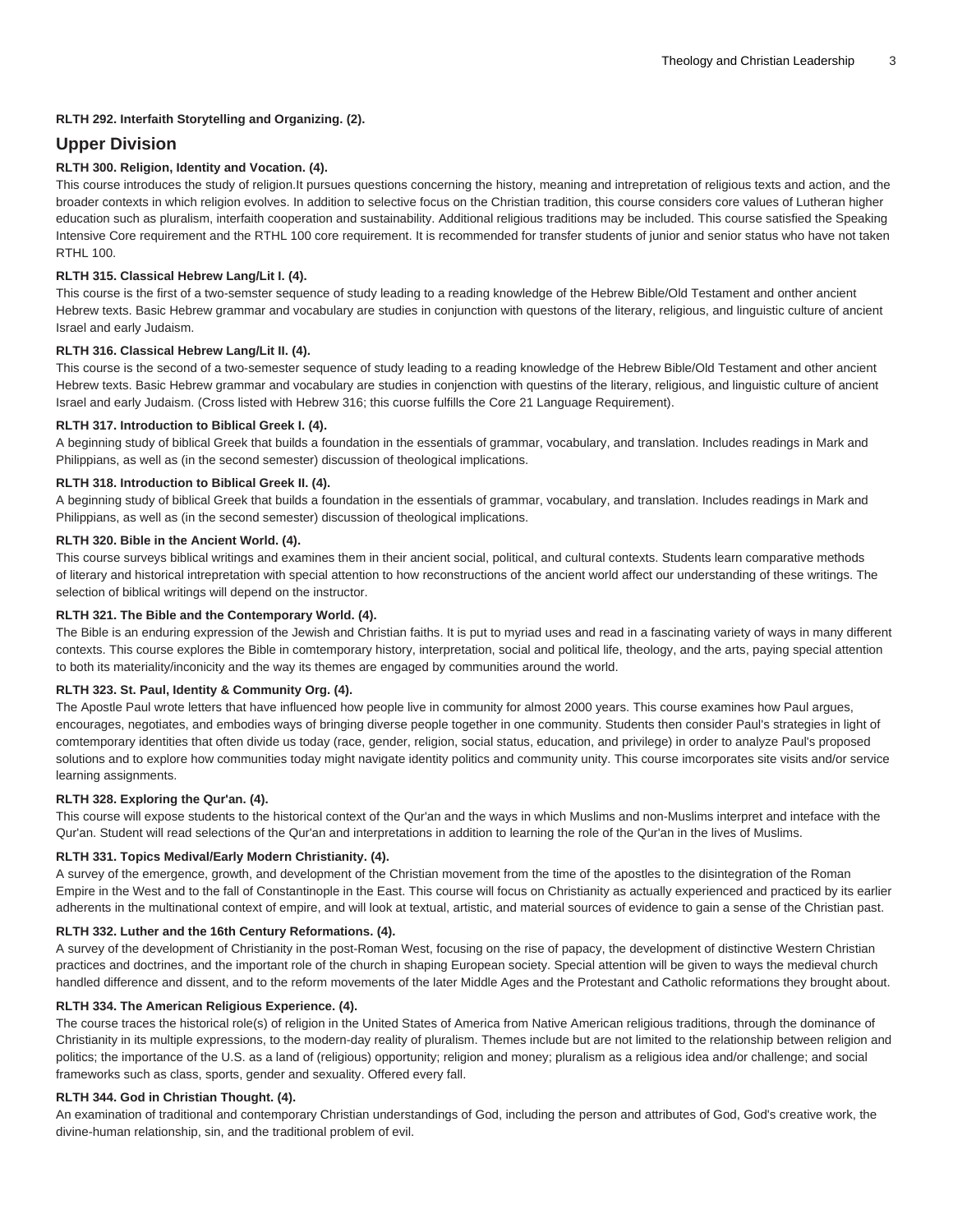#### **RLTH 347. Liberation and Theology. (4).**

An introduction to theologies of liberation in Latin America and in Ventura County, This course asks how social, economic, and political readings of the Bible can be used to dominate and liberate communities.

#### **RLTH 349. Queer Theology. (4).**

This seminar course seeks to ask and respond to the theological questions within the context of queer theory. Moving beyond LGBTQ liberation theology, it seeks to (dis)integrate traditional understandings of the divine and consider the theological implications of identity, particulary by dis-/e-/ rupting binaries such as good and evil, female and male, straight and gay, divine and human. Offered every other fall.

#### **RLTH 350. Contemporary Christian Ethics. (4).**

An introduction to contemporary Christian ethics and its relationship to the Bible and Christian communities; and thinking on such important personal and social issues as sexual behavior, human reproduction, racial and ethnic relations, the taking of human life, poverty and economic issues, and the environment.

#### **RLTH 351. Global Ethics. (4).**

A variety of issues have arisen which need to be examined from global perspective: political repression, social change, terrorism and war, economic globalization, immigration, human rights, health, and the environment. This course examines these issues from the perspectives of global religions, ethics, social theory, and social movements.

#### **RLTH 353. Violence, Religion and Politics. (4).**

A study of various forms of violence, such as sexual and domestic violence, political repression, terrorism and war. The course examines religious justification of and resistance to violence, using cases from diverse locations and religions.

#### **RLTH 354. Theology and Business Ethics. (4).**

This course applies ethical theory to business decisions within the context of theological reflection. With a strategic focus, the course will investigate the relationship between theological ethics and the economic concerns of managers. The course is particularly designed to help students become effective ethical agents by developing the skills to apply ethical principle to strategic business decisions. (cross-listed with [BUS 354](/search/?P=BUS%20354)).

#### **RLTH 355. Cooperation in Modern India. (4).**

From colonial encounters to the contemporary period, this course traces the roots of twentieth century interreligious conflict in and between India, Pakistan, Bangladesh, and Sri Lanka. Based on the principles of the merergining field of Interfaith Studies, we will take an interdisciplinary approach to understand the underlying causes of conflict, as well as enacted and potential solutions. The course demands intensive reading, regular writing, seminar-style participation, and original research.

#### **RLTH 356. Sexual Ethics. (4).**

A study of sexual ethics from religious and examination of understandings of gender, sexuality, and sexual identities to discussion of issues such as marriage and family; contraception, abortion and reproductive technologies; sexual violence, and HIV/AIDS.

#### **RLTH 360. Jesus in Film and History. (4).**

A study of the historical person of Jesus through readings in the gospels, historical Jesus research from the past two centuries, and the various cinematic portraits of Jesus from the silent picture era to the present.

#### **RLTH 365. Women and Religion. (4).**

A consideration of women and women's issues within the context of the study of world religious traditions.

#### **RLTH 372. South Asian Thought. (4).**

Drawing on the religious traditions of South Asia (modern India, Pakistan, Bangladesh, and Sri Lanka, students will consider the varieties of the religious experience, historically and comparatively represented by the adherents of these religious communities.

#### **RLTH 373. Global Jesus. (4).**

Who is Jesus? This course begins with the four gospel accounts of Jesus' life and ministry to learn and how various first century jewish and Roman contexts shaped specific portrayals of Jesus. Then we examine contemporary global prespectives on Jeus. Students research and analyze how Jesus is portrayed in the art, literature, politics, cultures and social constructions of 5-7 non-western countries. Students consider the ways in which cultures shape contemporary theological portrayals of Jesus.

#### **RLTH 374. Jews and Judaism. (4).**

A study of the elements of traditional Judaism in biblical, rabbinic and modern times.

#### **RLTH 375. Muslims in the Modern World. (4).**

In this introductory course, students learn the history of Islam from the Prophet Mohammed and the roots of the religion in Arab culture, to the spread of Islam as a global religion across many cultures. Students will analyze the variety of social, political, and cultural ways in which Muslims live out their faith around the world and in the U.S. Global Emphases may change year to year but will include 3-5 different geographical areas such as: Egypt, Asia, Turkey, Africa, Spain, Indonesia, and Europe.

#### **RLTH 376. Islam in America. (4).**

This course provides an introduction to the presence of Muslims in the United States, starting with a historical survey spanning African Muslim slaves brought in the antebellum period to anti-Muslim rhetoric in 21st century, paying attention to current events in the US involving Muslims. We explore American Muslim communal and demographic diversity, political and civic organizations, political participation, religious practices as well as family, education, music, art, and cultural diversity. Special attention is paid to questions of gender, race, and citizenship, as well as to issues of religious authority and authenticity. The course engages this material within the contexts of both American religious history and Islam as a global tradition.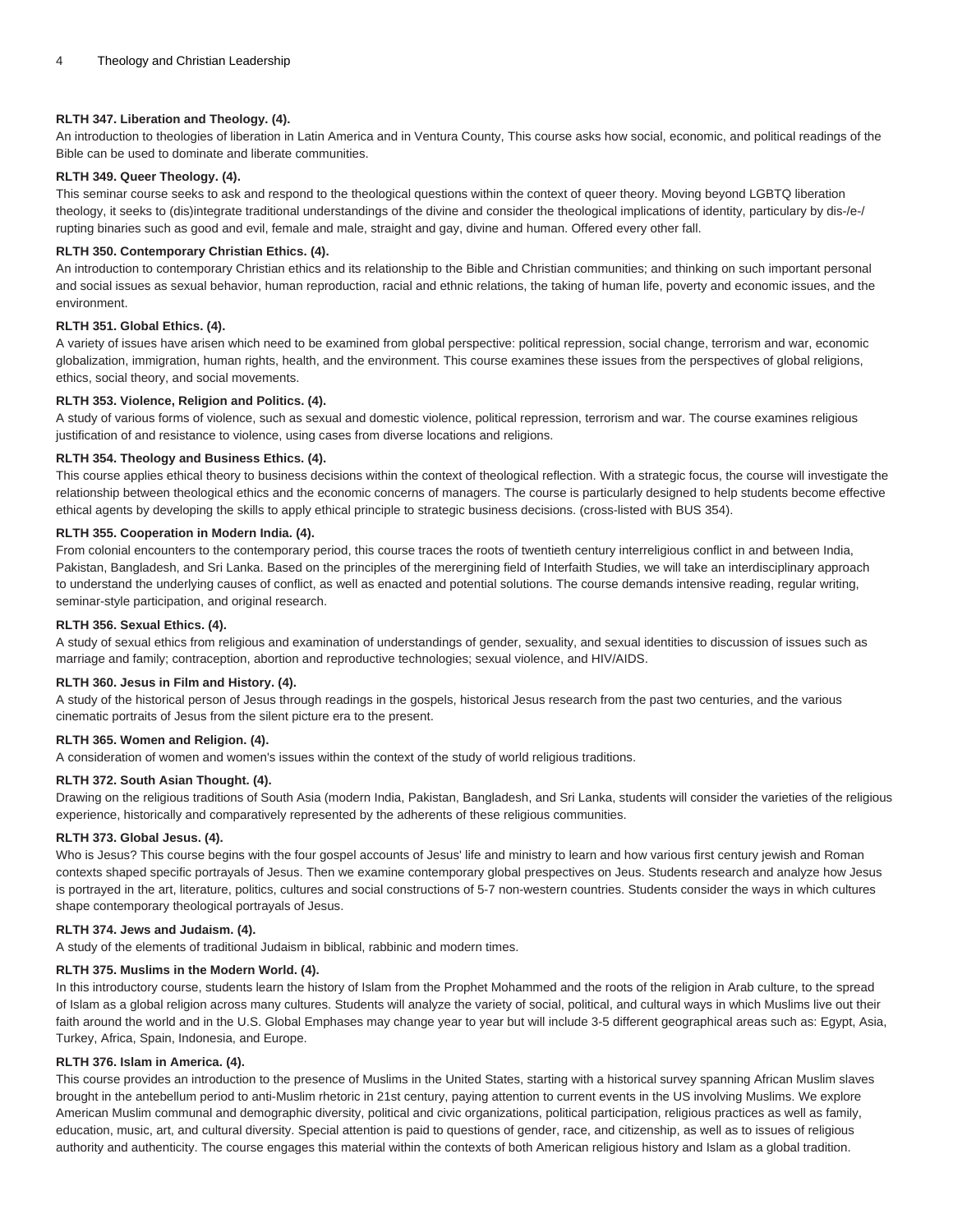#### **RLTH 378. Asian Religions in the United States. (4).**

This course introduces students to the history of Buddhism, Hinduism, Sikhism and Jainism as religions that originated in the Indian Subcontintent (aka, South Asia; modern India, Pakistan, Bangladesh, and Sri Lanka)), as well as the impact that Islam had on the same. It then traces the migrations of these faiths around the world and their practitioners to the shores of the United States. Drawing on the religious traditions of South Asia, students will consider the varieties of the religious experience, historically and comparatively represented by the adherents of these religious communities. The course will focus on the lived realities of these traditions in the United States. Class period will entail a combination of discussions and lectures intended to illuminate those texts.

#### **RLTH 379. Sikhism. (4).**

The Sikh religion, or Sikhism, offers students an educative example of how a religious tradition emerges in the full light of history to become one of the youngest of the "world religions". In this course, students will share in the tradition's intellectual, spiritul, and cultural heritage while exploring the question of how to study religions. By the course's end, students will be able to recapitulate major moments in the tradition's history, and also offer informed comment on its future.

#### **RLTH 381. Religion, Food and the Environment. (4).**

Humans eat food. Human cultural and religious phenomena relate intimately to patterns of eating-which is why anthropologists, sociologists, historians, and scholars of religions have long been fascinated with the relationships between sacred stores and ritual practices involving food. This course takes an interdisciplinary approach to studying the intersections between religion, food, and environments. Students will address questions about religious law, mythic narratives, ritual practice, symbolic meaning, identity formation, and animal and ecological ethics, as we explore Jewish kosher observance, Christian Eucharistic practice, Islamic halal, and other kinds of religious eating. Special attention will be given throughout the course to issues of race, ethnicity, and gender across multiple social identities.

#### **RLTH 382. Religion and Public Life. (4).**

In modern democracies there is often a provision for religious freedom alongside an exception that the public be secular. Students will explore religious freedom and freedom of conscience in light of the First Amendment and Anglo-Protestant bias. Governed by seminar practices of writing, speaking, and listening, students will examine case studies and constitutional debates; describe and assess the practice of religion in public life; and explain the dynamics of religious pluralism and secularization.

#### **RLTH 384. Religion and Ecological Ethics. (4).**

Religion and ecological ethics is the challenging work of 1)gaining clarity about our positions, attitudes, and assumptioins with respect to "the environment" by drawing from the disciplines of both religious and philosophical ethics; 2) developing rigorous ways to think about complex issues such as climate change, environmental injustice, ethical treatment of animals, farming and food justice, and others; and 3) outlining practical approaches to local/global issues and short/long term actions. It also demands that we think carefully about how our conceptions of "nature," "environment," "wilderness," etc. shape our attitudes and practices.

#### **RLTH 390. Servant Leadership. (4).**

The course will investigate how the deepest meaning of leadership is embodied in the commitment to the grouwth and well-being of people and the communities in which they belong, all the while meeting organizational purposes and ends.

#### **RLTH 391. Children, Youth and Family Ministry. (4).**

Through course readings, practica, guest speakers, and self-reflection, students will be introduced to the theologies, approaches, and organizational models of ministry with children, youth, and families. Students will investigate the analyses of others through written assignments and exams and will construct their own articulations of the purpose and practice of ministry. By hosting guest speakers, practicing theological skills, and locating resources, students will relate their own identities and leadership styles to the identities and leadership styles of fellow classmates and scholar-practitioners.

#### **RLTH 392. Christian Liturgy and Worship. (4).**

An introduction to the Christian liturgical tradition, particularly that of Western Christianity. It will include some comparison with non-Christian religious customs, and will give importance to the development of worship in the Protestant traditions. The course's approach is historical, but it may also include some practical training if appropriate to student needs. Christian hymnody and liturgical music will also be introduced, with an emphasis on the distinctive Lutheran contributions in those areas.

#### **RLTH 393. Spirituality and the Arts. (4).**

This course explores the use of the arts in (Christian) spirituality, focusing on visual arts, literature and poetry, music, and other forms of special interest to students. We will consider how both works of art and the practice of artistic creation and performance become iconic or transparent to human spiritual experience.

#### **RLTH 394. Jewish Spirituality. (4).**

Jewish Spirituality.

#### **RLTH 395. Lutheran Spirituality. (4).**

This course examines key figures and developments n the lively history of Lutheran spirituality. The first half of the course centers in Luther's spirituality and glimpses of later European Lutheran spirituality of Dietich Bonhoeffer and expanding inth U.S., global and ecological Lutheran voices.

#### **RLTH 396. Christian Spirituality. (4).**

This course provides an introduction to diverse forms of Christian spirituality through attention to themes of solitude, community, Sabbath, prayer, discernment, social justice, spiritual practice, and ecology. In this course students will critically engage a range of primary and secondary texts.